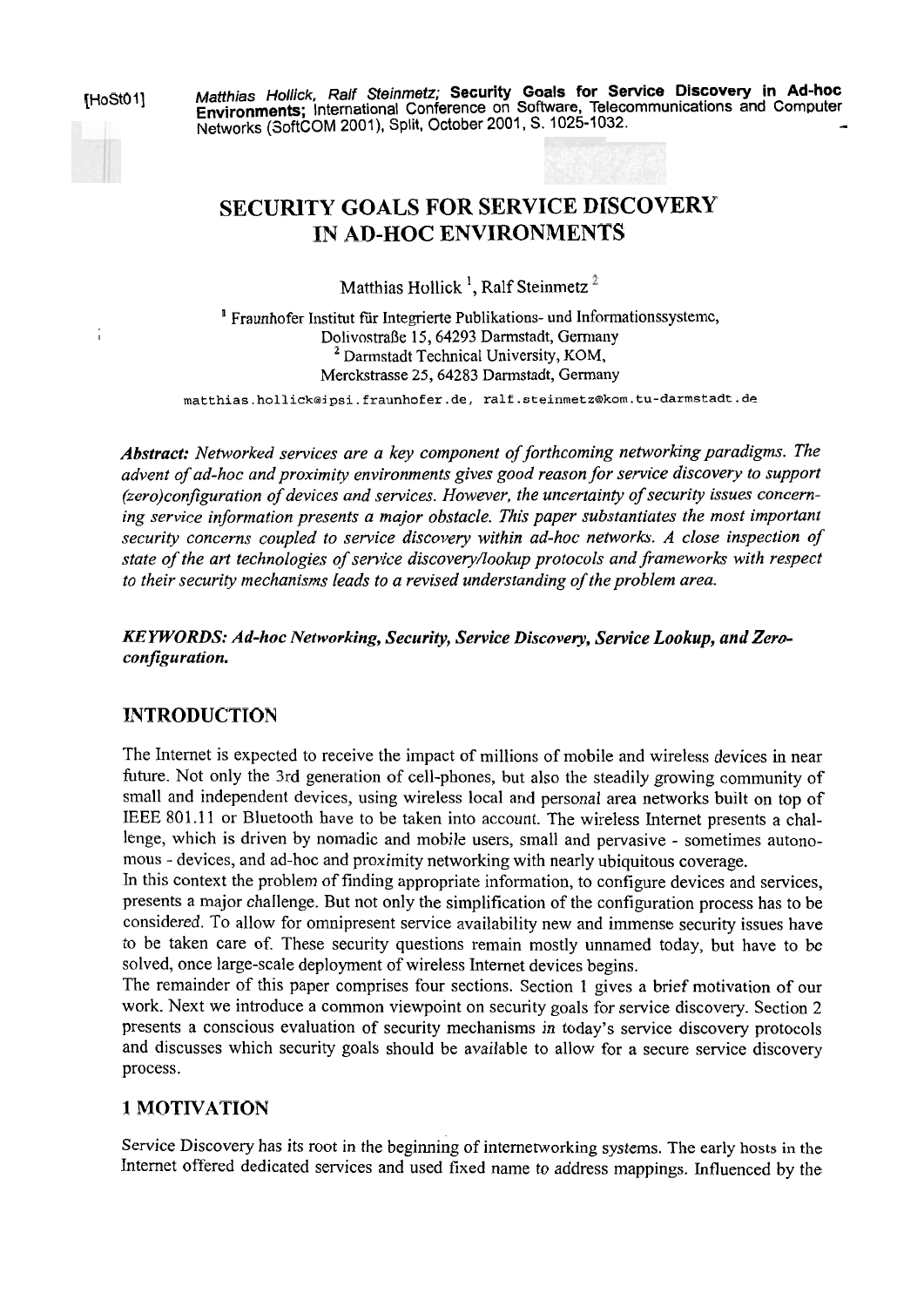evolution from a mostly static Internet towards a dynamic structure, service discovery incorporates weil-known ports, central repositories or dynamic service discovery protocols. Heading towards self-configuring networks and hosts, based on Intemet-technology, various steps have to be taken. The first step necessary involves the IP configuration of the interface. Next the resolution of host names and, optionally, the allocation of multicast addresses may be of interest. The last and maybe most important issue is coupled to service discovery. The special needs of ad-hoc environments are mainly addressed by actual service discovery protocols.

Our investigation does include today's protocols related to zero-configuration and service discovery for networked services in ad-hoc environments. These are the Service Location Protocol (SLP), the Universal Plug and Play Simple Service Discovery Protocol (SSDP), the service discovery within Salutation and the Secure Service Discovery Service (SDS). Moreover we investigate the JINI Lookup Service and the Bluetooth Service Discovery Protocol (SDP).

In addition we analyze the Domain Name System Security Framework (DNSSec) because of its well thought out security processes related to name resolution and service lookup for public information. We will not consider protocols like LDAP or directory services like the Novell Directory Service (NDS) or Microsoft Active Directory (AD) deeply, because they are inadequate for ad-hoc usage.

## **2 SERVICE DISCOVERY PROTOCOLS AND SECURITY**

Our investigation addresses the different security building blocks of the protocols and frameworks mentioned above. Most of the protocols use client-server mechanisms. In the spirit of multilateral security, we consider the security perspective from client side and fiom server side, assuming that there may be malicious clients and servers to protect against. Moreover, we consider the combined perspective of client and server against outside attackers.

Protocols often can be distinguished in a control-plane, which carries out the establishment of a proper communication channel (communication circumstances) and a data-plane, which deals with pulling or pushing data between the protocol entities. We consider this categorization as applicable for all protocols in question, even if the protocol specifications do not mention this distinction, because the security goals differ significantly for both planes. The security metrics we evaluate against (see fig. 1) are derived from several works in the area of security. In the context of multilateral security Wolf and Pfitzmann establish a characteristic of security goals, which scribe the meaning of the security goals in relation to service discovery.



*Figure 1 - Security goals and variables for our analysis, derived from [Sch96, WP00, Hol01a]*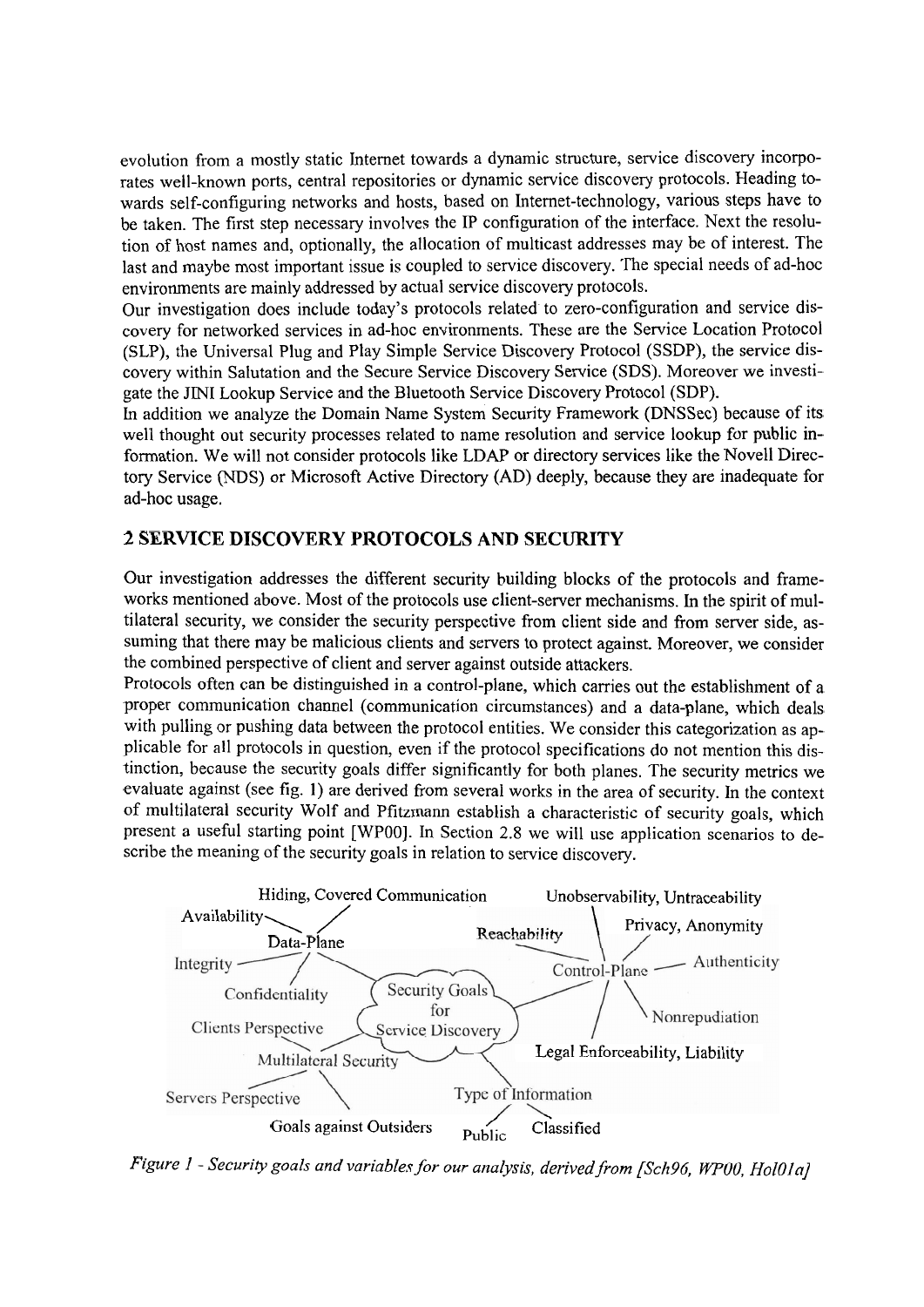The necessity of security for service discovery is directly connected to the process of establishing security awareness within unfamiliar ad-hoc network environments. As described in [HolOlb] "Security aware service discovery defines the task of finding appropriate information of the exis*tence, location, base und security conjguration of networked services, emphasizing und facilitating the perception of securify within the digital domnin* ". Thus security awareness goes hand in hand with the confidence we correlate with the service discovery process.

## **2.1 JINI Lookup Service**

The JINI Lookup Service presents a core component within the JINI Framework [SunOOa, SunOOb, Wa1991. It allows registration and lookup of service information, which is coupled to service proxies. These proxies, together with service providers, implement the actual service. Since the lookup process involves the shipment of code, we face *security problems similar to mobik agent based communication* paradigms. Since JNI is a proprietary technology and hides the underlying communication infrastructure, the approaches and solutions have to be regarded within the closed JINI domain (JINI does assume a single pervasive JINI infrastructure spread all over the world) and not within the Open Internet domain.

The integrated security in JINI can be derived from RMI and JAVA security [SunOOa]. Both do not care about service information security by default. There are proposals to enhance the security mechanisms within JINI. One possibility would be the RMI-security extension, which is based on *trusted code* and *code signing* to establish trust among the entities. Another approach is presented in [HKVOO]: It enables *authenticity, integrity* and *conjdentiality* for the entire process of service lookup but requires an existing public key infrastructure in place. Both methods help to establish security among the JINI federation at the cost of spontaneity. There are other approaches dealing with JINI and security e.g. in [ENOl] but because of their limited feasibility for Open ad-hoc communication we skip introducing these.

#### **2.2 Service Discovery within Salutation**

Salutation presents a framework for service discovery and information exchange between service providers and service users [Sa199]. The framework covers a wide set of appliances and takes dynamic ad-hoc scenarios into account. Salutation allows methods to advertise services or find out about their capabilities. Since Salutation is transport independent it allows interconnecting devices over heterogeneous access structures and additionally provides a viriual data pipe for the communication partners.

Security within Salutation is reduced to *user identification* and *-authentication*. The architecture defines a set of credentials; a principal to identify the communication partner, and a verifier to authenticate the principal [Sa199]. In other words, a user-ID and password are the only security relevant parameters specified in the core Standard. This authentication data is then to be given to the Salutation Functional Unit (service provider). The Server authenticates the client but has to be trusted beforehand. For service information there are no security-mechanisms whatsoever.

The *nvailability* of the Salutation service depends on the underlying transport layer. Within Internet environments Salutation supports broadcast mechanisms for the discovery of Service Managers, which provides *some robustness* within ad-hoc environments.

#### **2.3 Service Discovery Protocol (SDP)**

The Bluetooth service discovery protocol builds upon the Bluetooth link layer facilities [BluOl]. Since the Bluetooth link layer is security aware, SDP inherits some of these capabilities by design. SDP does not instruct to use security mechanisms - the emphasis lies on the *link layer secu-*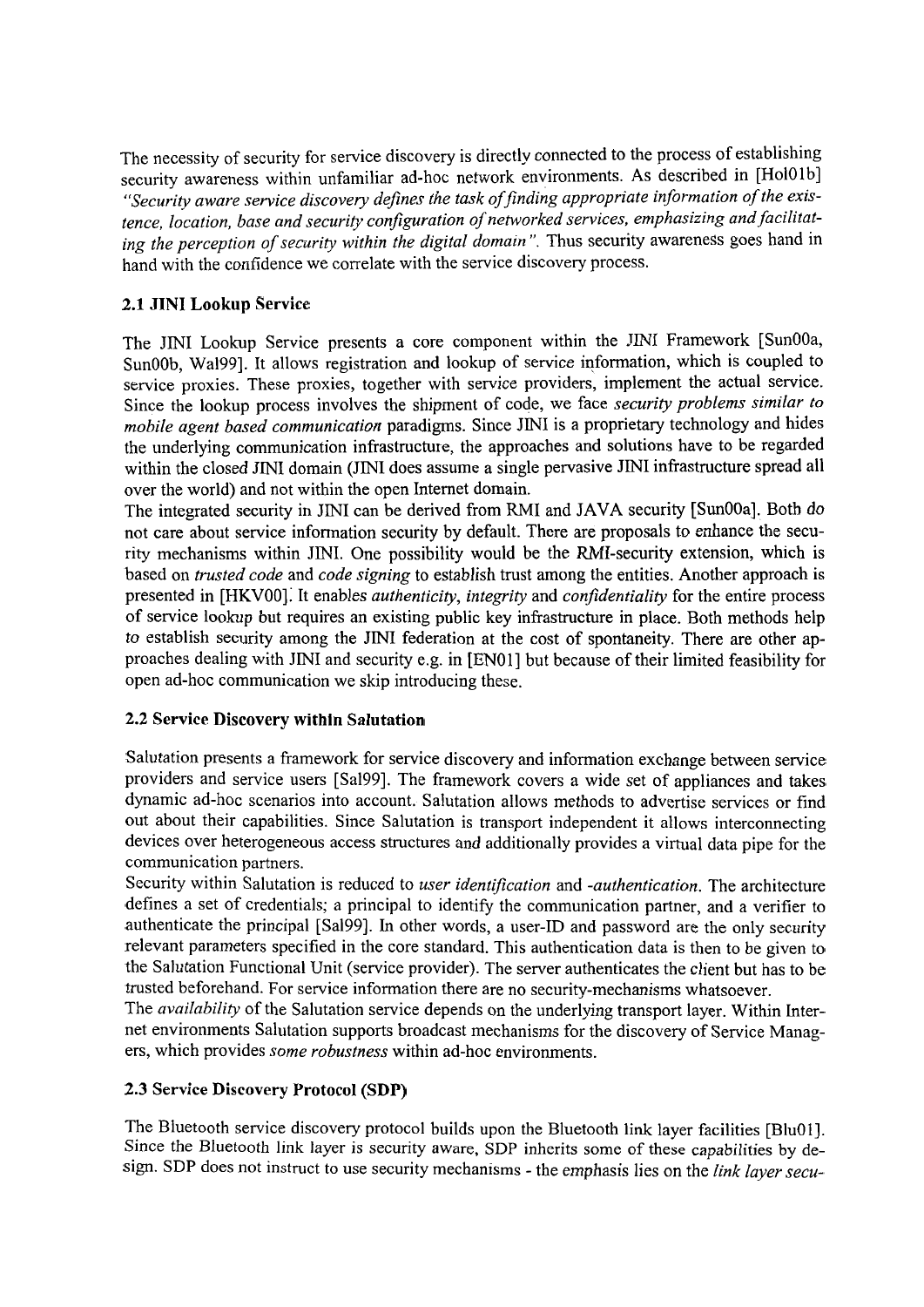*rity* facilities. Only paired devices (which in effect means a *pre-shared secret* is already established) may use security mechanisms according to their security level definition or their access profile [Mue99]. The available security mechanisms in Bluetooth allow for *authenticity* and *integrity* of the communication. Encryption allows for *confidentiality.* The availability of the service discovery cannot be guaranteed in a strong manner. However, we are not aware of any Bluetooth implementation introducing security measures for service information. Bluetooth advises to "start" security at the link layer and "restart" it at the application layer. The service discovery process hence depends on the link layer security.

Since the Bluetooth system architecture embraces security at link layer, our zero-configuration model is circumvented, rendering the idea of security at the service discovery layer useless for the closed Bluetooth architecture. The general security mechanisms in Bluetooth present some useful ideas on how to cany out key establishrnent between communication partners, however.

### **2.4 Service Location Protocol (SLP)**

The IETFs Service Location Protocol [Gut99, GPD991 aims to provide a robust protocol for service discovery of networked services and thus simplifies the administration and configuration of computer systems. The protocol mechanisms are very lightweight, especially with respect to security. For practical purposes security within SLP features *authentication* within one administrative domain, if preconfigured (static) security-associations exist among the hosts. So called authentication blocks can be requested on behalf of User Agents **(UA)** or Directory Agents (DA). This ensures the integrity of the service information by means of authenticating the DA or Service Agent (SA). These are the only security related mechanisms within SLP, being optional moreover. A further separation in data- and control-plane reveals that security only applies to the data-plane in SLP - control plane security mechanisms may be implemented by policy but are not encouraged in the standard.

The bootstrap sequence of SLP assumes an *implicit trust among all protocol entities.* To maximize *robustness* the initial query for DAS introduces the risk of malicious DAS, which may take "control" over the service information within an ad-hoc networks of equal SAs by simply being present. A thorough threat analysis of SLP can be found in [HolO1c]. To summarize, SLP provides only for authenticity of service information. The user portion of the SLP framework hereby trusts the DA or SA, the DA trusts the SA. Restricted to these one way trust relationships SLP is not able to introduce access control mechanisms.

#### **2.5 Simple Service Discovery Protocol (SSDP)**

The Simple Service Discovery Protocol within the Universal Plug and Play framework [UPnPOO] presents a very lightweight approach. SSDP is based on the http protocol over unicast and mutticast UDP [GCL+99]. The first SSDP interactions include OPTIONS and ANNOUNCE for discovery purposes. Some other service or device specific parameters can be transferred using SSDPs description mechanism. Security mechanisms are not described within the SSDP. Conceming the architecture of the protocol, it is impossible to think about Transport Layer Security (TLS), which requires TCP. [GCL+99] states "Security considerations: to be determined" which essentially means *no security* in place. The *robustness* of the discovery process is improved using multicast mechanisms.

#### **2.6 Secure Service Discovery Service (SDS)**

The Secure Service Discovery Service within the ICEBERG Framework concentrates on securely providing appropriate information on internetworked services [JBK98]. SDS is used to interface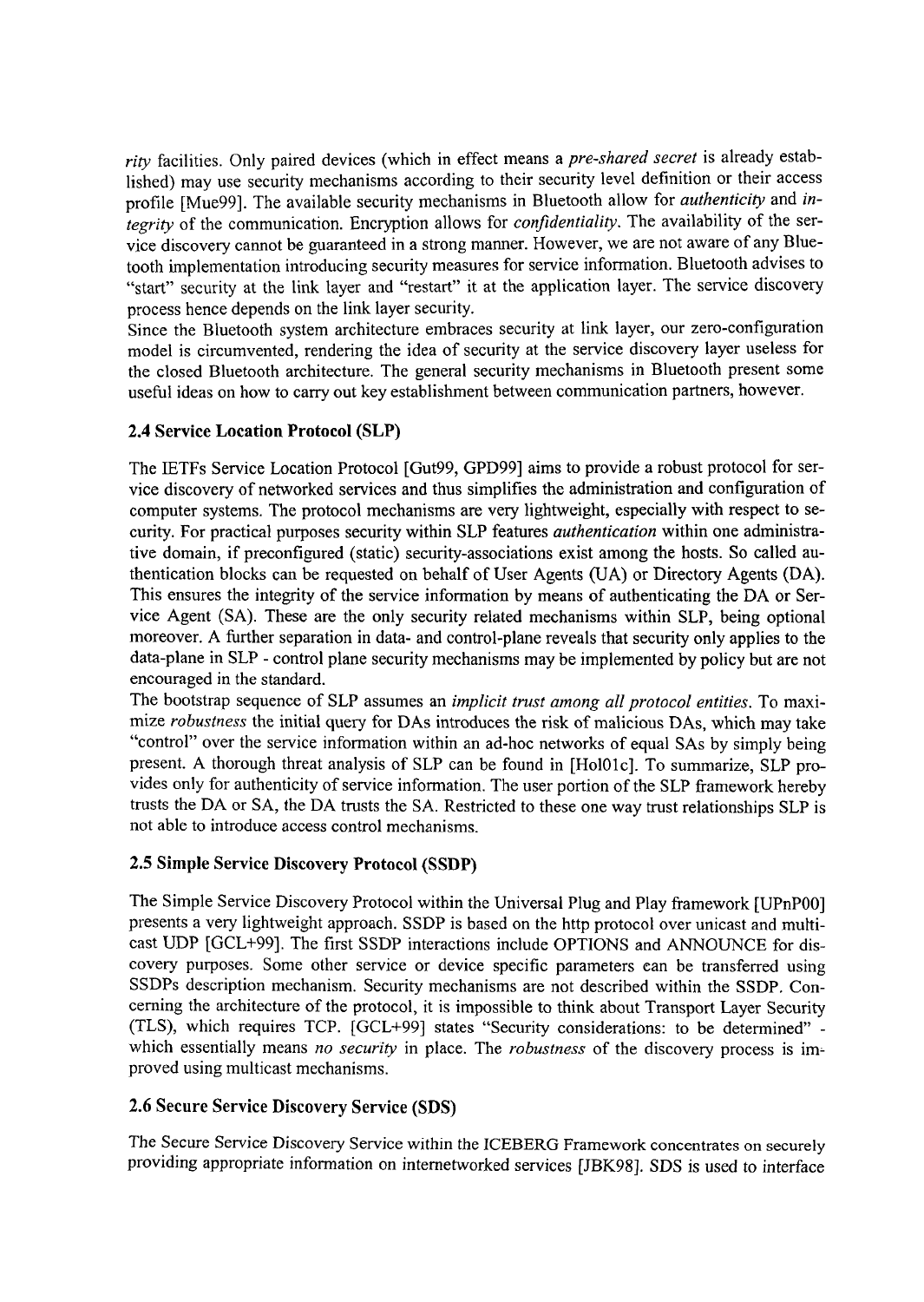with directory services or to directly act upon multicast mechanisms. The attacker model used to design the SDS is very strong and thus the protocol includes measures to ensure *authenticity* and *integrity* of client and server, and *conjidentiality* for the communication. *Access controls* to allow for *conJidentia1 information* are in place, too [CZH+99]. The matter of *availability* is addressed using multicast messages to increase the *robustness* of the protocol.

The security aspect looks promising, but is only achievable within an existing trusted environment, provided by a public key infrastructure [CZH+99]. Dealing with pure ad-hoc scenarios, SDS faces the Same problems mentioned for the other protocols earlier. There is no embodiment of trust between the hosts and thus all mechanisms in SDS will fail if the infiastructure behind disappears. SDS provides an enhanced robustness for directory-like service infrastructures thus increasing *availability* and *robustness* even in dynamic environments.

## **2.7 Domain Name System @NS) and Domain Name System Security (DNSSec)**

The Domain Name System (DNS) [Moc87a] [Moc87b] is a core part of the Internet by providing a mapping between user-friendly domain names and the corresponding P-addresses. Recent changes in DNS allow for service lookup, using so-called Service Location Resource Records (SRV-RR) [VEGOO]. Additionally, the mechanism for dynamic update of resource records [ETRB97] makes DNS applicable for service lookup and -registration in environments with at least one primary DNS server. Taken seriously, DNS is not feasible for pure ad-hoc environments but needs some pre-configuration. However, its nearly ubiquitous nature in today's Internet and its quality to assure the *authenticity* and *integrity* of information by means of selfdeployed mechanisms are worth being investigated. The rich features for *public key-* and *secret key distribution,* origin *authentication* and *integrity* and *transaction-* plus *request authentication*  are described in various RFCs, [Eas99] and [VGEWOO] being the most important ones.

To sumrnarize, DNSSec and its successors provide means to guarantee the *authenticity und integrity of resource records und transactions.* Moreover, *authorization* of dynamic updates can be achieved. The main obstacle related to ad-hoc environments is the requirement of a primary DNS server, if secure dynamic updates are performed. Additionally there have to be *preconfigured security associations* to trust at least one master-zone key, which allows to follow the validation path to the server being discussed. The DNSSec mechanisms fall short against attacks mounted *onprivacy, confidentiality,* and *denial of sewice,* however.

#### **2.8 Security Evaluation and Summary**

The diagram shown in fig. 1 acts as the base for our security investigation. Having briefly described the protocol functions, we now introduce real world scenarios as a yardstick to measure the protocols against the security goals. Moreover, we introduce the syntax used throughout the synopsis in table 1 below (the numbering by alphabet does not imply an order of importance of the security goals). Since we regard the examples as typical, they can be Seen as basic security requirements for service discovery and thus should be met by a "secure" protocol:

**(a)** Reachability (availability of control plane) and **(b)** availability of data:

"Imagine Sandra's PDA being a trusted device and acting as her personal security assistant. *Having purchased a season ticket for the Opera, she wants the information about the virtual ticket check-in being available to allow for reliable entrance.* "

**(C)** Data integrity and **(d)** authenticity of the communication circumstances (control plane): "A traveler using a public - location based - service, such as a timetable service on an air*port, wants to rely on the displayed time of departure of his plane, thus requiring integrity of the sewice information.* "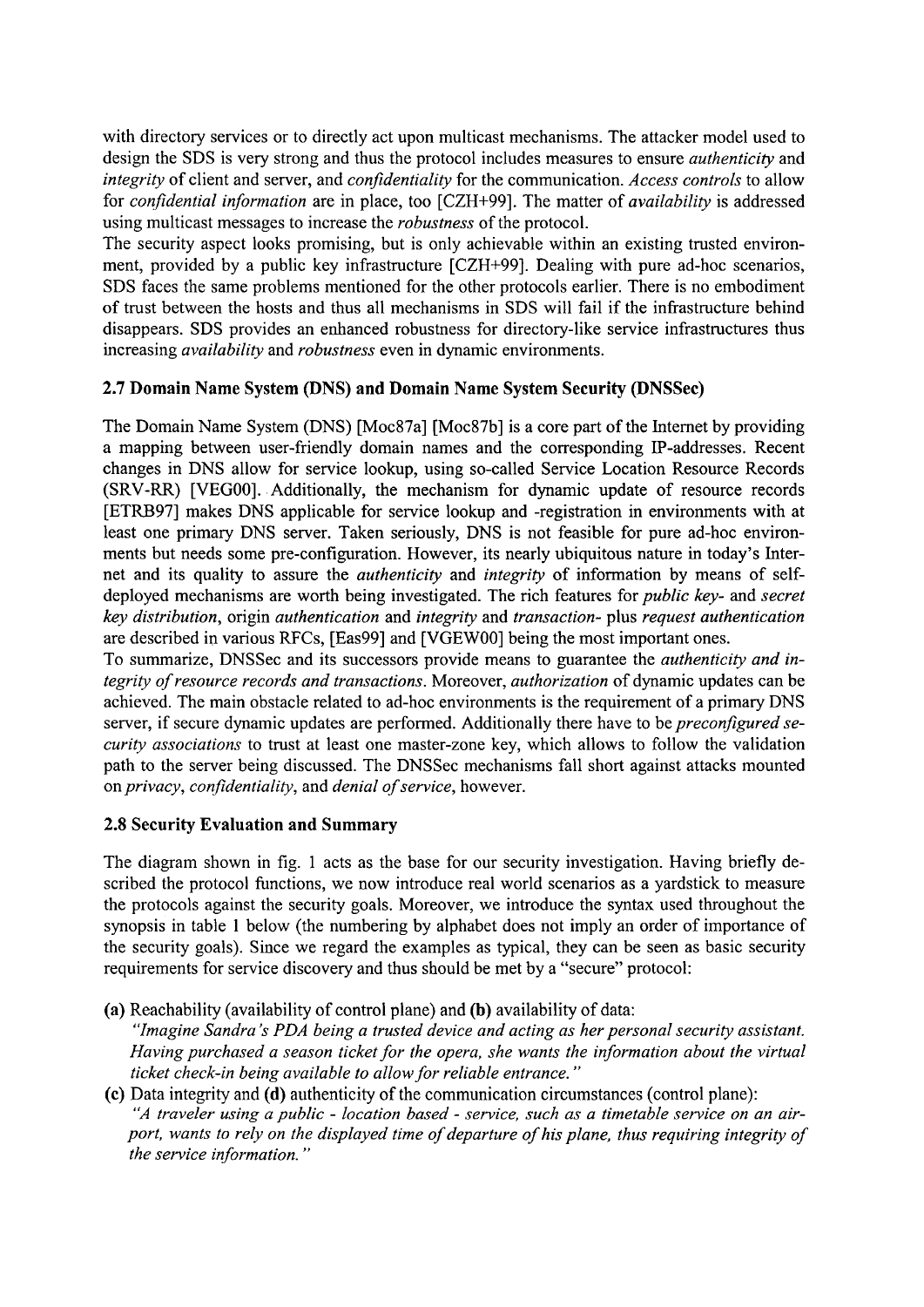#### (e) Data confidentiality:

*"During a conference developers meet to discuss top secret problems of a new product design. Since they use a wireless LAN und do not want to emanate data nor service information they Want to dynamically join a secure ad-hoc cornmunity.* " *[HolOla]* 

- **(f)** Privacy (anonymity or pseudonymity of the comrnunication circumstances (control plane)): *"During a walk through the ciiy, each store polls the integrated Bluetooth interface of your cellular phone ifyou ask for service information. This allows tracking down your actual position and collecting information about your interests and shopping behavior if privacy is not preserved.* "
- **(g)** Nonrepudiation (control plane), **(h)** Untraceability (control plane), **(i)** Liability (control plane), and **(k)** Covered communication (data plane):

*There may be some scenarios requiring the very specific security goals (g), (h), (i) or (k). However, we consider the effort to realize the goals only viable in few situations. Moreover, the technical requisites may be very complex (e.g. to allow for nonrepudiation there need to be a trusted time-stamp service, etc.).* 

As we analyzed security under the aspect of multilateral security, we have to introduce subcategories. The label **(x.1)** means the security goal **(X)** fiom the client's perspective (is it possible to communicate confidential?, are the messages I receive authentic?, is the integrity of data I receive guaranteed?, is the server 1 are the server messages available **to** me?). The label **(x.2)** denotes the server's perspective and **(x.3)** indicates the combined perspective of both, client and server. Some combinations are not appropriate and thus discarded (e.g. confidentiality always is a cornrnon goal of both, client and server). Since none of the protocols we looked into met the security goals **(g.l), (g.2), (h.3), (i.3), (k.l), (k.2), and (k.3)** we exclude these security goals in the Summary below. Our rating scheme distinguishes between security goal met (Yes), security goal missed **(No)** or optional components necessary to reach the security goal **(Opt.).** Since availability is critical to measure in absolute values, we decided to introduce a rating scale  $(++, +, 0, -, -$ ). We rate one or two plus' for a *distributed* architecture using *multicast* or *broadcast* mechanisms, because of increased robustness. Zero denotes only distribution of the components or only multicast / broadcast mechanism. One or two minus' mean very weak or not available protocol mechanisms.

| <b>Security Goal</b> | $\bf(a)$           |              | (b)       |              | (c)   |                | (d)            |       | (e)   | $\bf (1)$ |                |                |
|----------------------|--------------------|--------------|-----------|--------------|-------|----------------|----------------|-------|-------|-----------|----------------|----------------|
| Sec. Subgoal         | (a.1)              | (a.2)        | (b.1)     | (b.2)        | (c.1) | (c.2)          | (d.1)          | (d.2) | (e.3) | (f.1)     | (f.2)          | (f.3)          |
| <b>JINI</b>          | $^{+}$             | $\bf{0}$     |           | $\bf{0}$     | Opt.  | Opt.           | Opt.           | Opt.  | No.   | No        | N <sub>0</sub> | N <sub>0</sub> |
| Salutation           | $\hspace{0.1mm} +$ | $\bf{0}$     | $\bf{0}$  | $\bf{0}$     | No    | No             | N <sub>0</sub> | No    | No    | No        | N <sub>0</sub> | N <sub>0</sub> |
| <b>SDP</b>           | $^{++}$            | $^{+}$       | $^{+}$    | $\pm$        | Yes*  | Yes*           | Yes*           | Yes*  | Yes*  | No        | N <sub>0</sub> | Yes*           |
| SLP                  | $\div$             | $\mathbf 0$  | +         | $\mathbf{o}$ | Yes*  | N <sub>0</sub> | Yes*           | No    | No    | No        | N <sub>0</sub> | No.            |
| SSDP (UpnP)          | $\mathbf 0$        | $\mathbf{o}$ |           | $\mathbf o$  | No    | N <sub>0</sub> | No.            | No    | No    | No        | No             | No             |
| <b>SDS</b>           | $^+$               | $\div$       | $\div$    | $\div$       | Yes   | Yes            | Yes            | Yes   | Yes   | No        | No             | Yes            |
| <b>DNS</b> (DNSSec)  | $\mathbf 0$        | $\Omega$     | $\ddot{}$ | $\mathbf o$  | Yes   | Opt.           | <b>Yes</b>     | Opt.  | No    | No        | No             | No             |

*Table 1. Summary of the security mechanisms in sewice discovery protocols* 

\* See corresponding section for further explanation.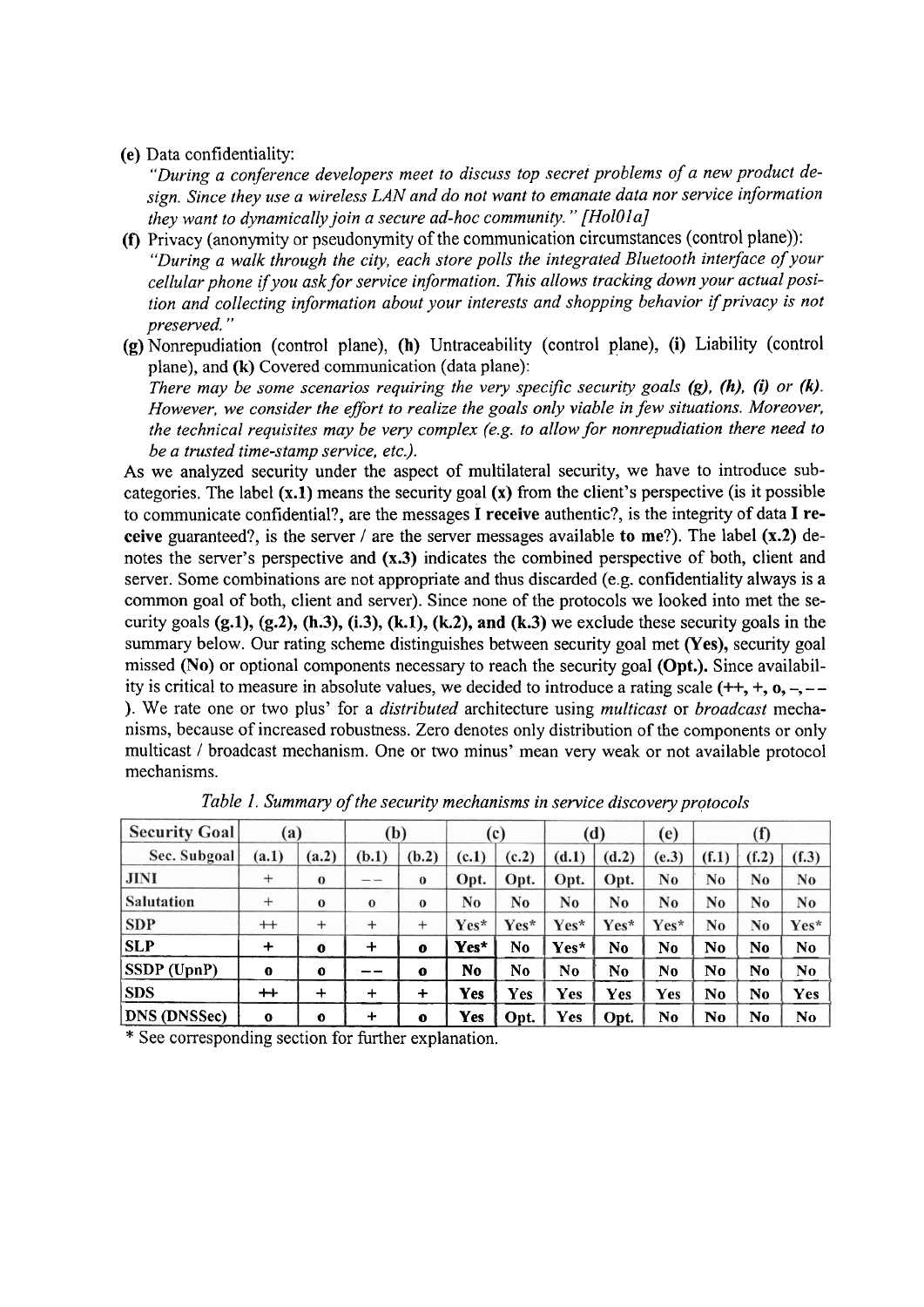# **3 CONCLUSION**

We have used well-known principles to clarify the role of security for service discovery within ad-hoc networks. It tumed out that there is no common denominator describing security associated with the discovery of service information - neither at the control plane, nor at the data plane of the protocols reviewed.

Our example scenarios have illustrated, that the current approaches towards security within service discovery are inadequate, especially bearing in mind a future, where lots of networked devices may interact autonomously or on behalf of their owner. Moreover, our examples introduce a common viewpoint on essential security goals for service discovery in ad-hoc environments. As we have shown, all protocols miss the target. The protocols being close to our specification (SDP and SDS) build upon pre-existent security associations, thus presenting a very questionable prerequisite in an ad-hoc environment of unknown communication partners. Nevertheless, these two protocols are the only ones designed for confidentiality, thus allowing for classified information. As a future directive, the trade-off between spontaneity and security has to be investigated thoroughly. We strongly believe, that leaving service information totally unprotected will lead to a severe decrease of confidence by significantly reducing privacy and confidentiality of the communication. In addition, we emphasize the need for ad-hoc mechanisms leading towards security associations between devices - service discovery playing the key role here.

Having established a coherent view on how to treat security related to service information within ad-hoc environments, future work will concentrate on engineering technically viable security solutions for ad-hoc environments based on the foundation of service discovery.

# **ACKNOWLEDGEMENT**

This work is funded by the German Research Council (DFG) as part of the program Security in Information and Communication Technologies within the SECCO project. [SECCO]

# **REFERENCES**

[Blu01] Bluetooth SIG: "Specification of the Bluetooth System - Version 1.1", February 2001.

[CZH+99] Steven E. Czenvinski, Ben Y. Zhao, Todd D. Hodes, Anthony D. Joseph, and Randy H. Katz: "An architecture for a secure service discovery service", Fifth Annual International Conference on Mobile Computing and Networks (MobiCom '99), Seattle, Washington, August 1999.

[Eas99] D. Eastlake: "Domain Name System Security Extensions", Proposed Internet Standard RFC 2535, March 1999.

[EN01] P. Eronen and P. Nikander: "Decentralized Jini Security", Proceedings of the Network and Distributed System Security Symposium (NDSS 2001), San Diego, California, February 2001.

[ETRB97] P. Vixie (Ed.), S. Thomson, Y. Rekhter, and J. Bound: "Dynamic Updates in the Domain Name System (DNS UPDATE)", Proposed Internet Standard RFC 2136, April 1997.

[GCL+99] Yaron Y. Goland, Ting Cai, Paul Leach, Ye Gu, and Shivaun Albright: "Simple Service Discovery Protocol", Lnternet Draft, **draft-cai-ssdp-vl-03.txt,** October 1999.

[GPD99] Erik Guttman, Charles E. Perkins, and Michael Day: "Service Location Protocol, Version *2",* Proposed Lnternet Standard RFC 2608, June 1999.